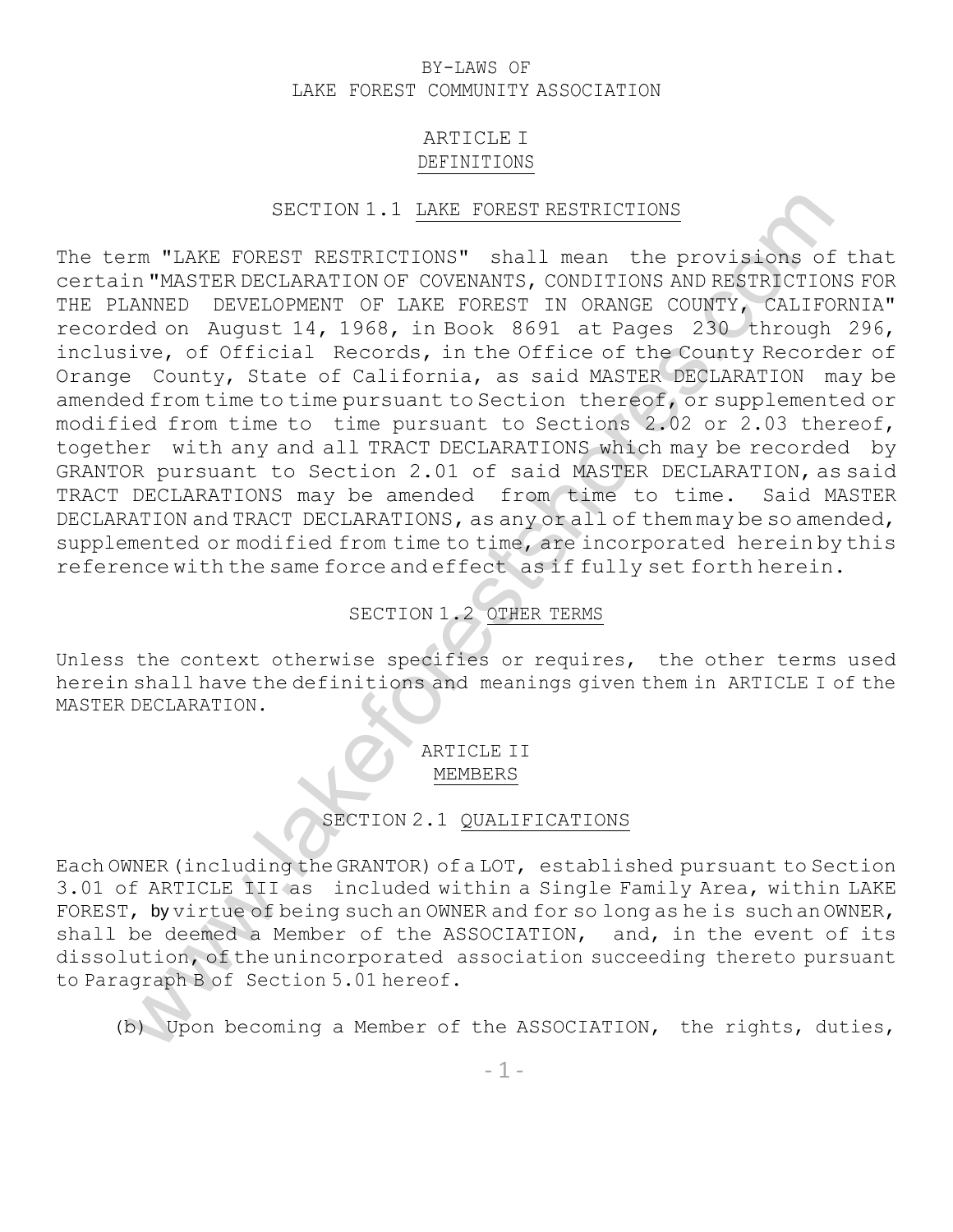privileges, immunities, and liabilities of an OWNER of a LOT included in a Single Family Area within LAKE FOREST (including GRANTOR), as a Member of the ASSOCIATION, and of any succeeding unincorporated association, shall be those set forth in, and shall be exercised and imposed in accordance with, the LAKE FOREST RESTRICTIONS, the ARTICLES, the BY-LAWS, the LAKE FOREST RULES and the ARCHITECTURAL C0MMITTEE RULES.

(c) The ASSOCIATION membership of each OWNER (including GRANTOR) of a LOT included in a Single Family Area within LAKE FOREST shall be appurtenant to said LOT, and shall not be transferred, pledged or alienated in any way except upon the transfer of title to said LOT and, then, only to the transferee of title to said LOT. Any attempt to make a prohibited transfer shall be void.Any transfer of title to said LOT shall operate automatically to transfer said membership to the new OWNER thereof.

c) The ASSOCIATION membership of each CONNER (including GRANTCDT included in a Single Family Area within LAKE FOSEST, shall not helmography pledged<br>committed in any except upon the transferred including GRANTCD shall not<br>t (d) Notwithstanding the other provisions of this Section 2.1 or any other provisions of these BY-LAWS, no OWNER (though he shall be deemed to be a member as aforesaid) shall have the right to exercise the rights and privileges of a Member and, no OWNER shall be entitled to exercise the right to vote granted hereunder unless and until such OWNER shall have executed and delivered a Membership Agreement, substantially in the form of Exhibit "A" attached hereto and incorporated herein by reference, together with such proof of ownership of the LOT owned by such OWNER as may be prescribed by the BY-LAWS, provided that no such Membership Agreement or proof shall be required from the GRANTOR so long as the GRANTOR is in fact the owner of one or more LOTS.

(e) The BOARD may provide for the issuance of certificates, in a form which it shall determine, evidencing membership in the ASSOCIATION. Such certificates shall be consecutively numbered and contain the name and address of the Member. The date of issuance of the certificate shall be entered in the records of the ASSOCIATION by the Secretary. If any cert. is lost, mutilated or destroyed, a new certificate may be issued upon such terms and conditions as the BOARD may direct.

SECTION 2.2 VOTING

At any meeting of the Members or election, each Member shall be entitled to case the number of votes to which he is entitled under the LAKE FOREST RESTRICTIONS.

(a) Any Member may attend and vote at meetings or at elections in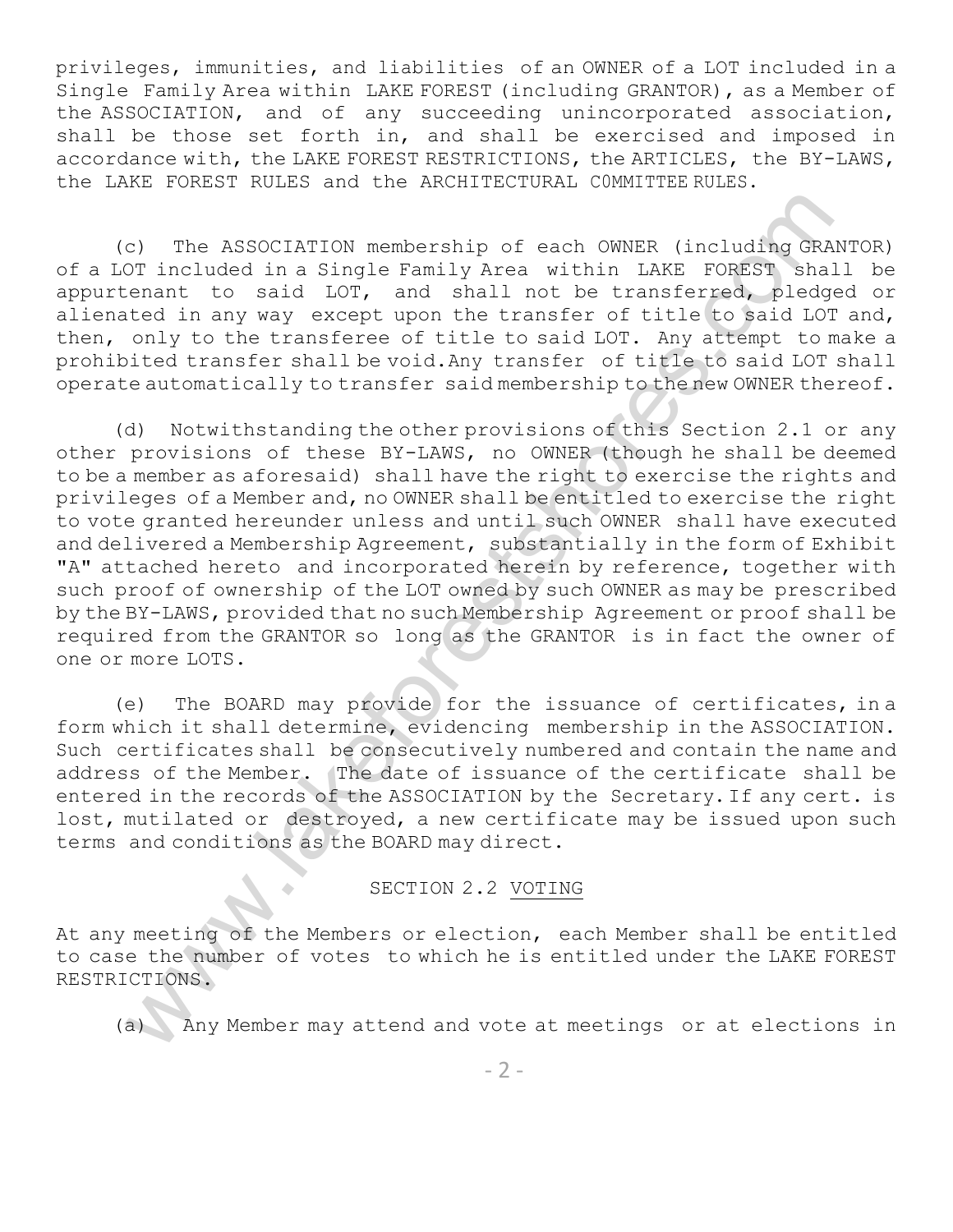person or by a proxy holder duly appointed by a written proxy signed by the Member and filed with the Secretary. Any proxy shall be for a term not to exceed eleven months unless otherwise expressly provided therein; provided, that in no case shall the term of any proxy exceed seven (7) years from the date of its execution. Any proxy may be revoked at any time by written notice to the Secretary. A proxy shall be deemed revoked when the Secretary receives actual notice of the death or judicially declared incompetence of such Member, or upon termination of such Members status as an OWNER. Where two or more persons have ownership interests in a LITT, any proxy with respect to the vote of such Members shall be signed by all such persons.

### SECTION 2.3 MEETINGS: QUORUM

(a) The first annual meeting shall be held within one year after the sale of the first LOT in LAKE FOREST to a Public Purchaser or at such earlier time if that be the case, as 51% of the Lars in LAKE FOREST have been sold and conveyed to Public Purchasers; but the time and place of such first annual meeting shall in other regards be determined as provided above.

(b) Thereafter, there shall be an annual meeting of the Members on the second Monday of June of each year at 8:00 pm at the principal office of the ASSOCIATION at LAKE FOREST or at such other time (not more than thirty days before or after such date) as may be designated by a written notice delivered or mailed to the Members not less than ten days nor more than sixty days prior to the date fixed for said meeting.

ary receives actual noite of the death or judicially declass<br>extended actor in the death or just be death of the death<br>of the death of the status sex. There is no more persons have comencing of such Members status<br>sk. Ther (c) Special meetings of the Members may be called at any time, for any purpose whatsoever, by the President, the BOARD, or one or more Members holding not less than one-fifth of the voting power of the ASSOCIATION. Said meetings shall be held at a reasonable place (within the County of Orange, State of California), and shall be called by written notice to the Members, delivered not less than ten (10) days nor more than sixty (60) days prior to the date fixed for said meeting. Said notice shall specify the date, time and place of the meeting and the general nature of the business to be transacted.

(d) The transactions of any meeting of Members, either annual or special, however called and noticed, shall be as valid as though had at a meeting duly held after regular call and notice, if a quorum be present either in person or by proxy, and if, either before or after the meeting, each of the Members entitled to vote, not present in person or by proxy, signs a waiver of notice, or a consent to the holding of such a meeting, or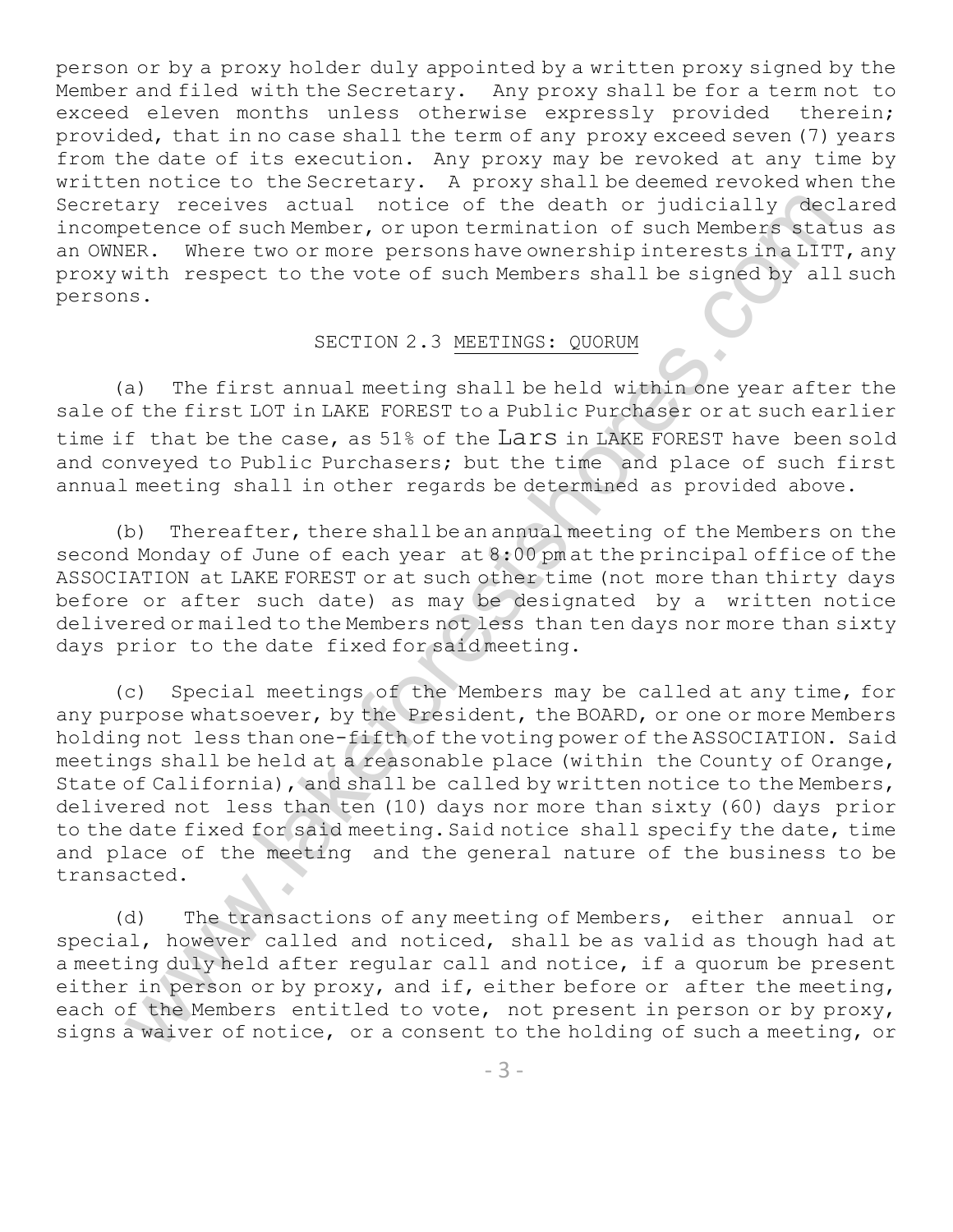an approval of the minutes thereof. All such waivers, consents or approvals shall be filed with the corporate records or made a part of the minutes of the meeting.

(e) The presence at any meeting, in person or by proxy, of Members having at least fifty percent (50%) of the total votes in the ASSOCIATION shall constitute a quorum.

(f) If any meeting cannot be held because a quorum is not present, the Members present, either in person or by proxy, may adjourn the meeting to a time not less than forty-eight (48) hours nor more than thirty(30) days from the time the original meeting was called. At the subsequent meeting, the presence of Members, either in person or by proxy, having at least onethird of the total votes in the ASSOCIATION shall constitute a quorum.

(g) Unless otherwise expressly provided herein, any action may be taken at any meeting of the Members, or at any election, at which a quorum is present, upon the affirmative vote of at least a majority of the total votes present.

## SECTION 2.4 VOTING BY BALLOT

constitute a quorum.<br>
2) If any meeting cannot be held because a quorum is not preser<br>
mise ne reasent, wither in gereno or by proxy, may adjoint like meeting<br>
mise of less than forty-eight (48) hours nor more than factin (a) Any matter or issue requiring the vote of the Members of the ASSOCIATION, including the election of directors, may be submitted for a vote by written ballot without a meeting. The determination to resolve an issue in this manner sha11 be made by the BOARD by adoption of a resolution which shall specify the date for voting (which in no event shall be sooner than forty-five (45) days nor more than sixty (60) days after the date of adoption of such resolution), the form of the question to be submitted to the Members, and the form of the ballot. Within fifteen (15) days after adoption of the resolution, a full and complete copy thereof shall be sent to every Member of the ASSOCIATION at the address of such Member on the ASSOCIATION books or at the address of any LOT owned by such Member in LAKE FOREST.

(b) Balloting at such election may be conducted by mail or by the deposit of ballots at fixed polling places. In the latter case, the BOARD shall designate one or more such polling places within the boundaries of LAKE FOREST where Members may cast their votes. The BOARD shall notify the Members of the locations of such polling places at least fifteen (15) days prior to the election.

(c) Conduct of the election shall be in accordance with procedures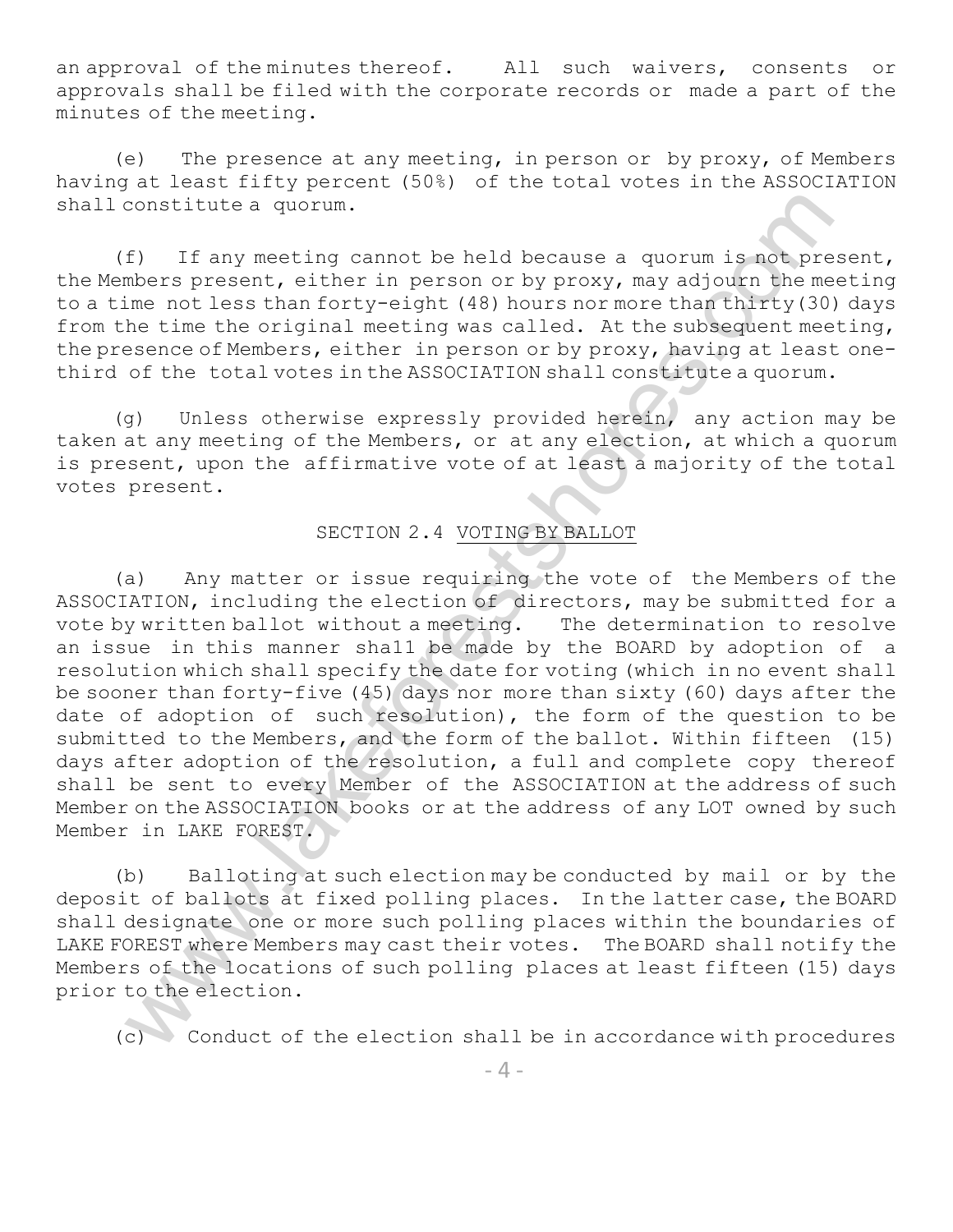established by the BOARD. The BOARD is authorized to retain such services as it deems necessary to assist in establishing election procedures and supervising and controlling elections and to make reasonable expenditures in connection therewith. Such expenditures may include, without limiting the generality of the foregoing, the rental of computing and tabulation machines, the payment of fees for poll watchers, the renting of voting machines and similar expenses.

(d) At any such election, voting by proxy shall be allowed; provided, however, that each proxy shall be filed with the Secretary of the ASSOCIATION at least ten (10) days prior to the date of the election.The BOARD may make such provisions as it may consider necessary or desirable for absentee ballots.

(e) A quorum shall be deemed to have been present for purposes of an election held pursuant to this Section if the majority of the total number of eligible votes is cast in any such election. The reduced quorum provisions of Section 2.3(e) shall not apply to elections held under this Section.

(f) After tabulation of the ballots, the BOARD shall notify the Members in writing of the outcome of the election. If insufficient votes to constitute a quorum were cast, the BOARD shall so indicate in said written notification, and the election shall be of no effect.

## ARTICLE III BOARD OF DIRECTORS

## SECTION 3.1 CORPORATE POWERS

es and similar expenses.<br>
So and selection, voting by proxy shall be allowed provide<br>
So; At any scale become shall be filed with the Secretary of the<br>TON at least ten (10) days prior to the date of the election. The<br>
may (a) Subject to any limitations of the ARTICLES, the LAKE FOREST RESTRICTIONS or applicable law as to action which must be authorized or approved by the Members, all corporate powers of the ASSOCIATION shall be exercised by, or under the authority of, and the business and affairs of the ASSOCIATION shall be controlled by, the BOARD.

(b) The BOARD shall exercise the corporate powers of the ASSOCIATION strictly in accordance with the LAKE FOREST RESTRICTIONS, the ARTICLES and these BY-LAWS, as any of them may be amended from time to time.

SECTION 3.2 NUMBER, QUALIFICATIONS AND ELECTIONS

(a) The authorized number of directors of this corporation shall be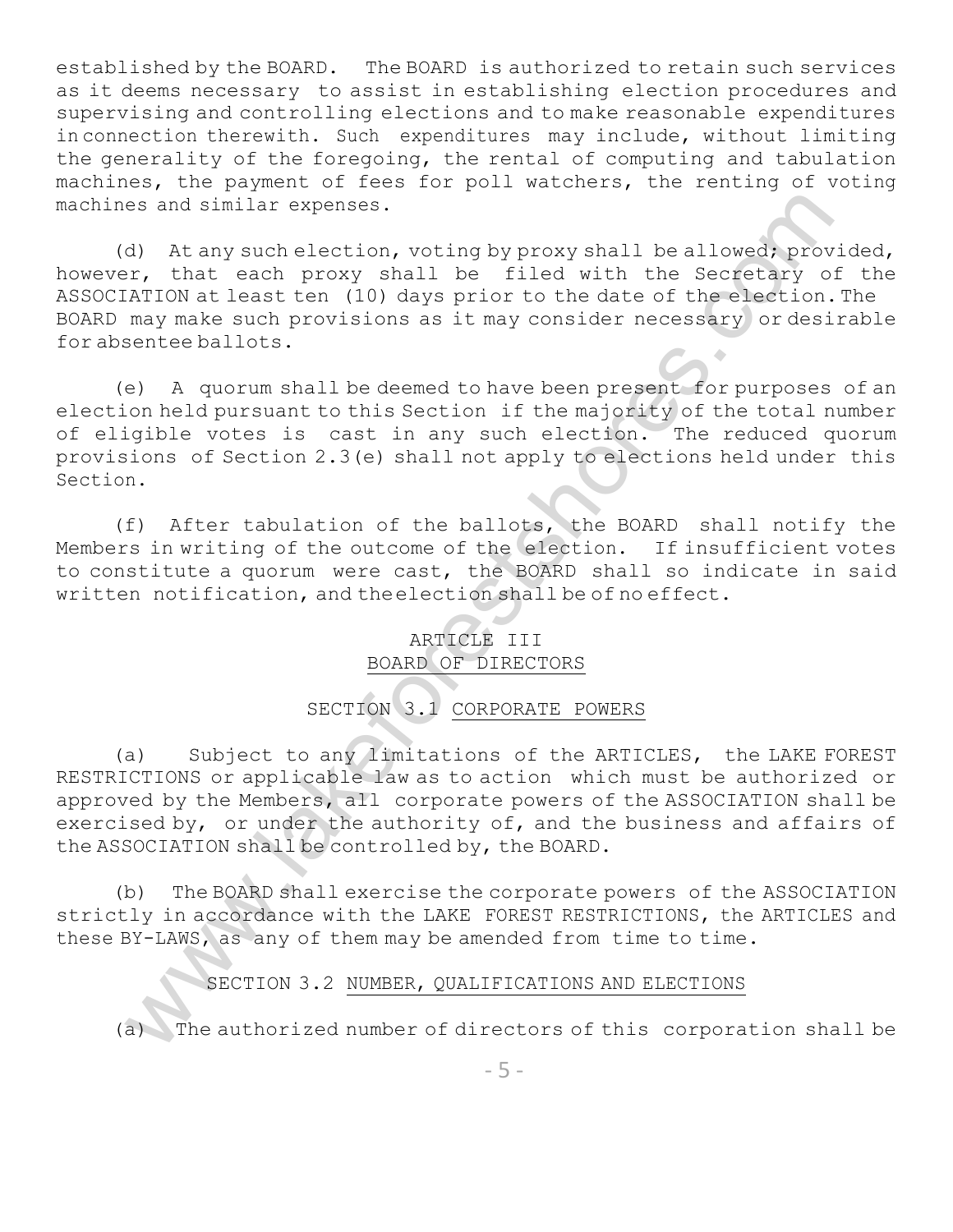five (5) until changed by amendment of the articles of incorporation or by a by-law duly adopted by the Members amending this Paragraph (a) of Section 3.2.

(b) Except for the first directors named in the ARTICLES, no person shall serve a Member of the BOARD who is not a Member of the ASSOCIATION. In the event that a corporation or other legal entity is a Member of the ASSOCIATION, it may designate one or more persons to serve on the BOARD on its behalf.

(c) At each annual meeting the Members shall elect the BOARD for the forthcoming year. Each Member may cumulate his votes and give one candidate, or divide among the candidates for director, a number of votes equal to the number of LOTS owned by the Member multiplied by the number of directors to be elected. The candidates receiving the highest number of votes, up to the number of directors to be elected, shall be deemed elected.

event that a corporation or other legal entity is a Kenner of the reach event that a corporation or other legal entity is a Kenner And Colembus Mariform (c). At each smoon may be signate one or more persons to serve on the (d) Directors shall serve for a term of one (1) year or until their respective successors are elected, or until their death, resignation or removal, whichever is the earliest; provided, however, that the first directors named in the ARTICLES shall only serve until their successors are elected at the first annual meeting of the Members. Any director may resign at any time by giving written notice to the President or Secretary; and any director may be removed from office by a vote of a majority of the Members entitled to vote at an election of directors; provided, however, that unless the entire BOARD is removed, an individual director shall not be removed if the number of votes cast against his removal exceeds the quotient arrived at when the total number of Members entitled to vote is divided by one plus the authorized number of directors. If any or all directors are so removed, new directors may be elected at the same meeting.

(e) Vacancies on the BOARD shall be filled by a majority of the remaining directors, though less than a quorum, or by a sole remaining director, and each director so elected shall hold office until his successor is elected at an annual or special meeting of the Members.

## SECTION 3.3 MEETINGS

(a) An annual organizational meeting of the BOARD shall be held immediately following the adjournment of the annual meeting of the Members.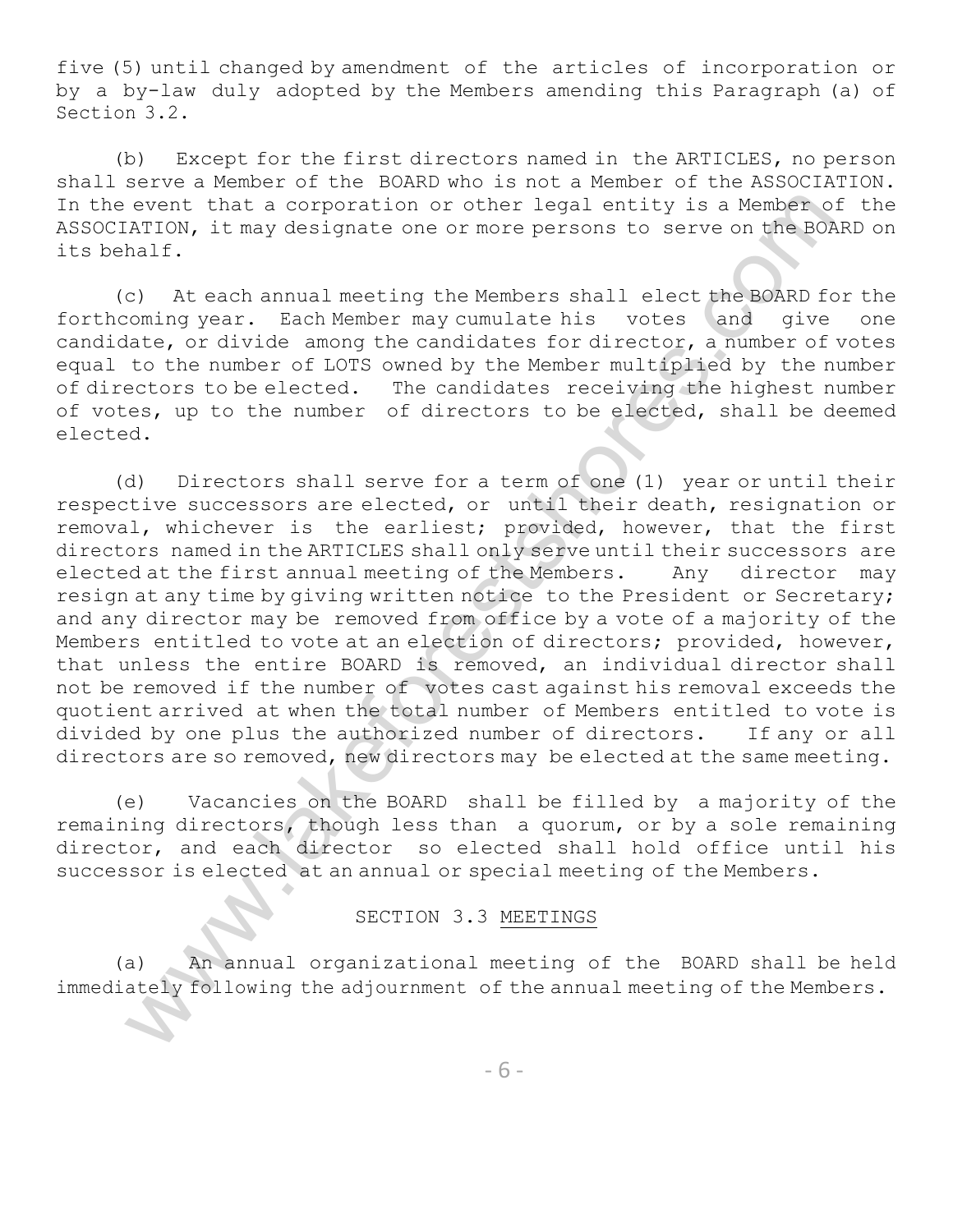(b) At each annual organizational meeting, the BOARD shall adopt a schedule of other regular meetings of the BOARD to be held during the forthcoming year. No notice shall be required for such regular meetings of the BOARD.

(c) Special meetings of the BOARD may be called at any time by the President or, if he is unable or refuses to act, by any Vice President or by any three directors. Written notice of the time and place of special meetings shall be given at least twenty-four (24) hours prior to the holding of the meeting.

(d) A majority of the authorized number of directors shall constitute a quorum of the BOARD. Every act or decision done or made by a majority of the directors present at a meeting duly held at which a quorum is present shall be the act of the BOARD; unless the law, the ARTICLES or the BY-LAWS require a greater number.

(e) The transactions of any meeting of the BOARD, however called and noticed or wherever held, shall be as valid as though had at a meeting duly held after regular call and notice, if a quorum is present and if, either before or after the meeting, each of the directors not present signs a written waiver of notice, a consent to holding the meeting, or an approval of the minutes thereof. All such waivers, consents, or approvals shall be filed with the corporate records or made a part of the minutes of the meeting.

erediant or, if he is unable or refuses to act, by any viscous<br>tent or by any three directors. Written notices of the time and of special meetings shall be given at least twenty-four (2) the meeting. Shall be given at leas (f) Any action required or permitted to be taken by the BOARD under any provision of the California General Corporation Law may be taken by the BOARD without a meeting if all the members of the BOARD individually or collectively consent in writing to such action. Such written consent or consents shall be filed with the minutes of the proceedings of the BOARD. Such action by written consent shall have the same force and effect as a unanimous vote of the directors at a duly called meeting of the BOARD at which a quorum of directors is present.

# SECTION 3.4 BOOKS AND RECORDS

The BOARD shall cause to be maintained, in a manner consistent with generally accepted accounting principles, a full set of books and records showing the financial condition of the ASSOCIATION. At least once a year an independent, certified audit of such books and records shall be conducted. A copy of each such audit shall be made available,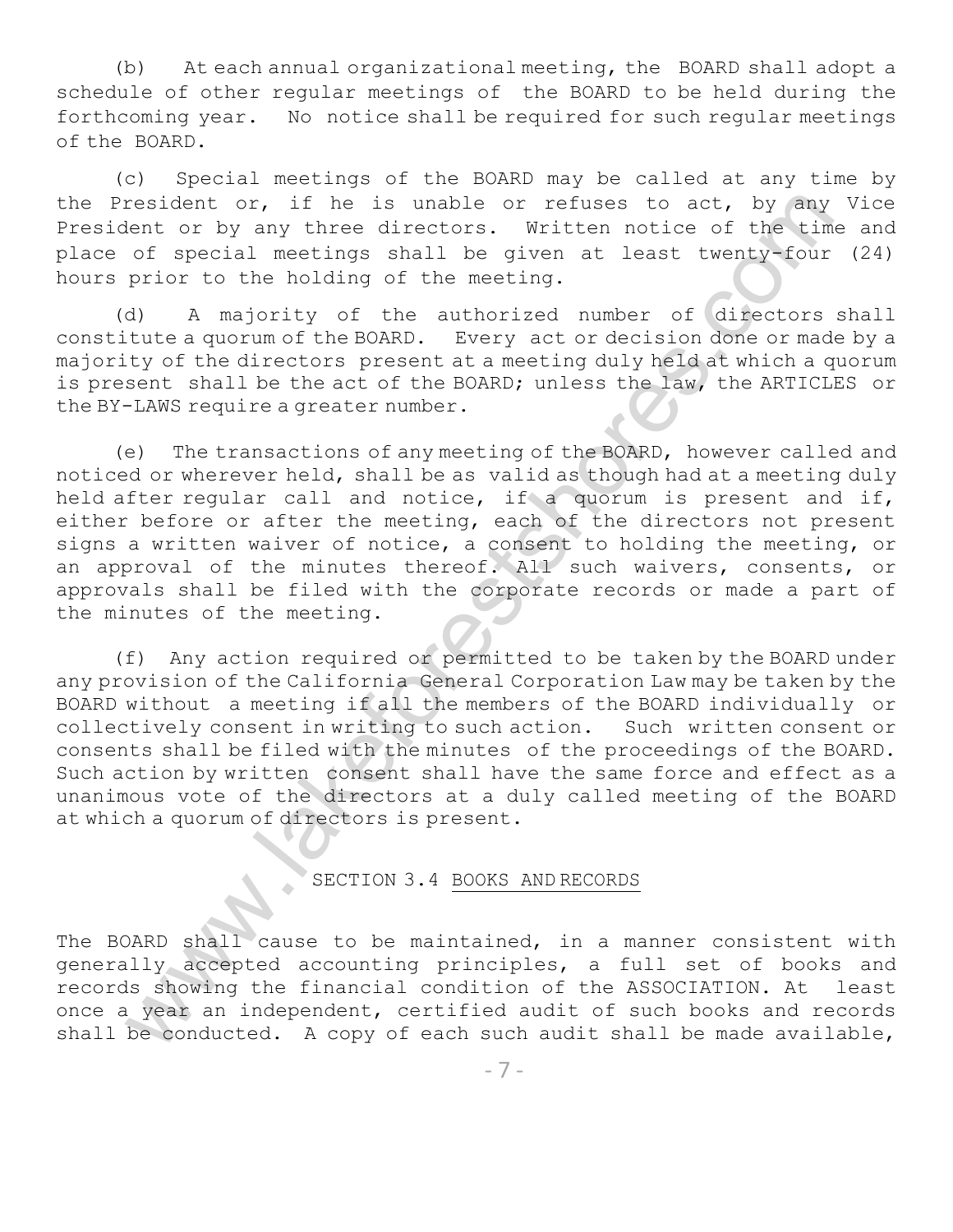within thirty (30) days following the completion of the audit, for inspection by any Member of the ASSOCIATION, during normal business hours, at the principal office of the ASSOCIATION or such other reasonable place as the BOARD may order.

### ARTICLE IV OFFICERS

### SECTION 4.1 OFFICERS

SECTION 4.1 <u>OFFICERS</u><br>
SECTION 4.1 <u>OFFICERS</u><br>
Ficers of the ASSOCIATION shall be a President, e Mice President<br>
retary and a Treasurer. The ASSOCIATION any also have, at this<br>
retary and a Treasurer. The ASSOCIATION any The officers of the ASSOCIATION shall be a President, a Vice President, a Secretary and a Treasurer. The ASSOCIATION may also have, at the discretion of the BOARD, one or more Assistant Secretaries or Assistant Treasurers and such other officers as may be appointed in accordance with the provisions of Section 4.3 hereof, the President and Vice President must be Members of the ASSOCIATION, but the other officers need not be. One person may hold two or more offices, except that the offices of President and Secretary shall not be held by the same person. In the event that a corporation or other impersonal entity is a Member of the Association, it may designate one or more persons to hold office on its behalf.

## SECTION 4.2 ELECTION

The officers of the ASSOCIATION, except such officers as may be appointed in accordance with the provisions of Sections 4.3 or 4.5 hereof, shall be chosen annually by the BOARD, and each shall hold office until his resignation, removal or disqualification to serve, or until his successor is elected and qualified.

## SECTION 4.3 SUBORDINATE OFFICERS

The BOARD may appoint, or may empower the President to appoint, such other officers as the business of the ASSOCIATION may require (including the Assistant Secretaries and Assistant Treasurers mentioned in Section 4.1 hereof), each of whom shall hold office for such period, have such authority and perform such duties as are provided in the BY-LAWS or as the BOARD may from time to time determine.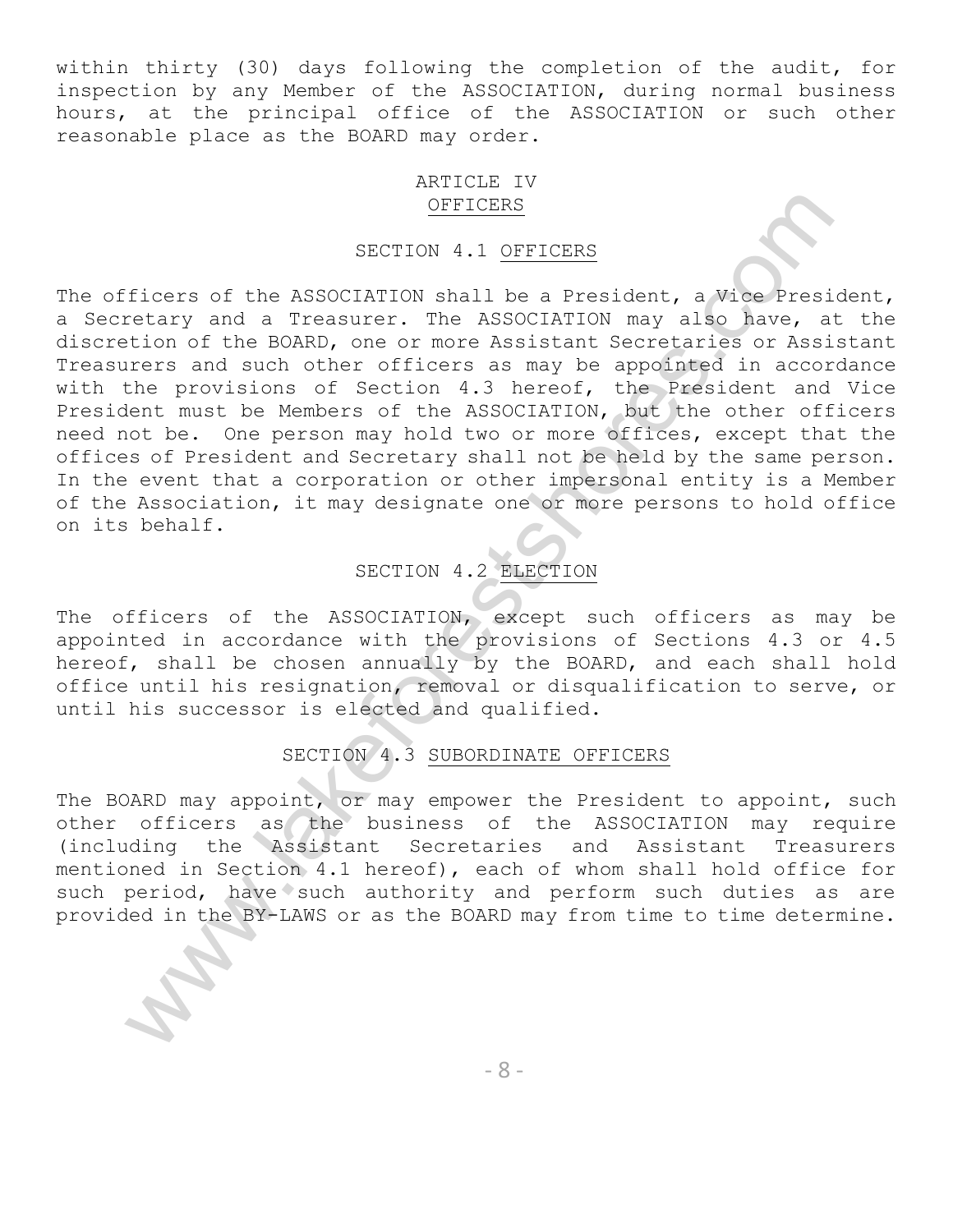#### SECTION 4.4 REMOVAL AND RESIGNATION

Any officer may be removed, either with or with- out cause, by the BOARD or by any officer upon whom such power of removal may be conferred by the BOARD; provided, however, that only the BOARD shall remove an officer chosen by the BOARD. Any officer may resign at any time by giving written notice to the BOARD, the President or Secretary. Any such resignation shall take effect at the date of the receipt of such notice or at any later time specified therein. Unless otherwise specified therein, the acceptance of such resignation shall not be necessary to make it effective.

### SECTION 4.5 VACANCIES

A vacancy in any office because of death, resignation, removal, disqualification or any other cause shall be filled in the manner prescribed in the BY-LAWS for regular appointments to such office.

### SECTION 4.6 DUTIES OF OFFICERS

y written nobite to the DRARD, the President of Secretary, I<br>segignation shall take effect at the date of the receipt of a<br>correlation shall take effect at the date of the receipt of a<br>correlation shall take effective.<br>SSC (a) The President shall be elected by the BOARD from among the directors. He shall be the chief executive officer of the ASSOCIATION and shall, subject to the control of the BOARD, have general supervision, direction and control of the business and affairs of the ASSOCIATION. He shall preside at all meetings of the Members and at all meetings of the BOARD, and shall have the general powers and duties of management usually vested in the office of President of a corporation along with such other powers and duties as may be prescribed by the BOARD or the BY-LAWS.

(b) The Vice President shall be elected by the BOARD from among the directors. In the absence or disability of the President, the Vice President shall perform all the duties of the President, and when so acting shall have all the powers of and be subject to all the restrictions applicable to the President. He shall have such other powers and perform such other duties as from time to time may be prescribed by the BOARD or the BY-LAWS.

(c) The Secretary shall be elected by the BOARD but need not be a director or a Member of the ASSOCIATION. The Secretary shall keep or cause to be kept, at the principal office of the ASSOCIATION or such other reasonable place as the BOARD may order, a book of minutes of all meetings of directors and Members, including (without limitation) the time and place of holding, whether regular or special and, if special,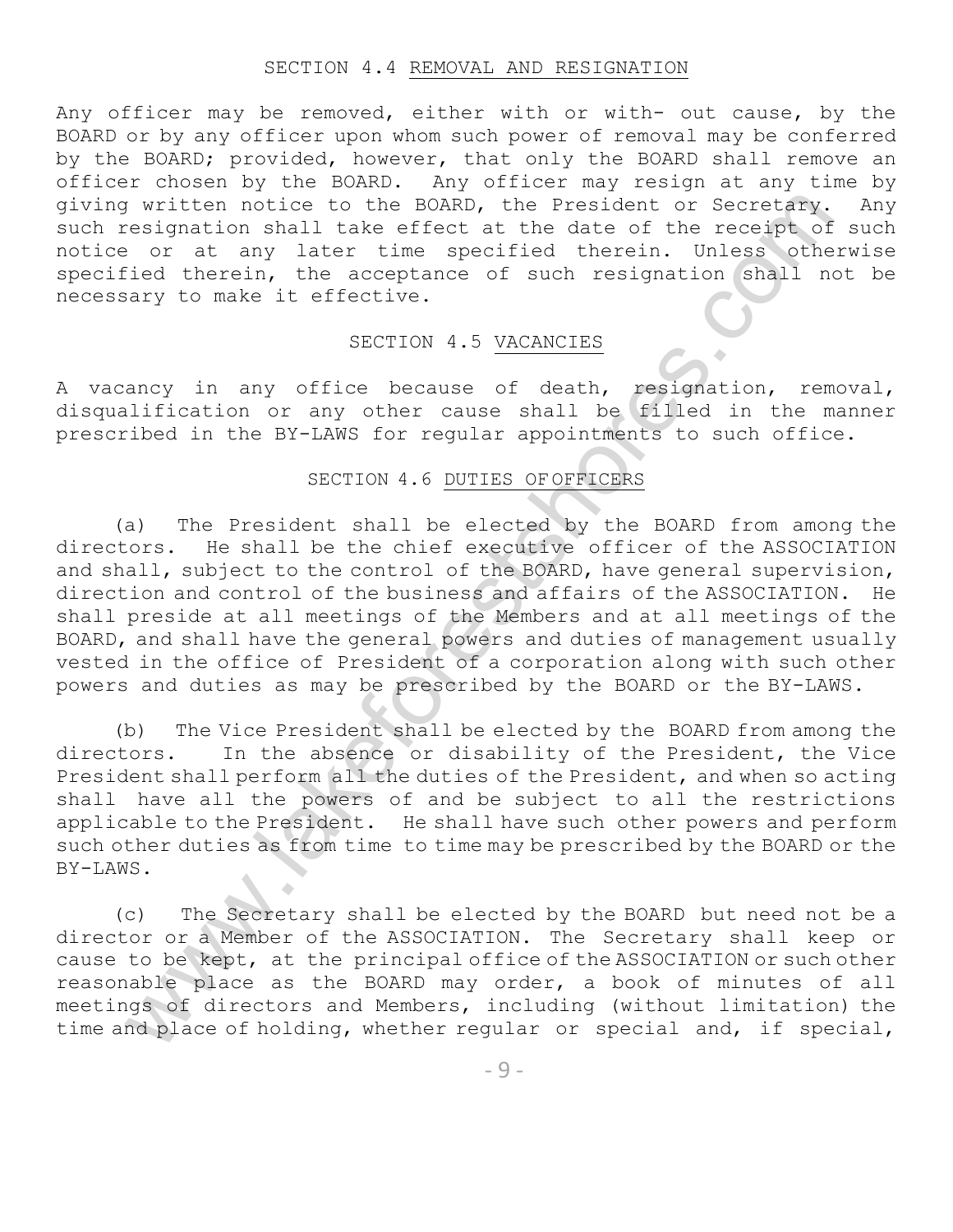how authorized, the notice thereof given, the names of those present at directors' meetings, the number of Members and votes present in person or by proxy at Members' meetings, and the proceedings thereof. The Secretary shallkeepappropriate current records showing the Members of the ASSOCIATION and their addresses. He shall give notice of all the meetings of the Members and of the BOARD as required by the BY-LAWS or by law; and shall keep the seal of the ASSOCIATION in safe custody. The Secretary shall have such other powers and perform such other duties as may be prescribed by the BOARD or by the BY-LAWS.

Keep the sall of the ASSOCINTION in safe custody. The Secretical and the means of the and perform such other duties as may<br>have such other powers and perform such other duties as may<br>(d) The treasurer shall be elected by t (d) The treasurer shall be elected by the BOARD but need not be a director or a Member of the ASSOCIATION. The Treasurer shall keep and maintain adequate and correct accounts of the properties and business transactions of the ASSOCIATION, including accounts of its assets, liabilities, receipts and disbursements. The books of account shall at all reasonable times be open to inspection by any director. The Treasurer shall deposit all monies and other valuables in the name and to the credit of the ASSOCIATION with such depositaries as may be designated by the BOARD; and shall disburse funds of the ASSOCIATION as may be ordered bythe BOARD. He shall render to the President and directors, whenever they request it, an account of all of his transactions as Treasurer and of the financial condition of the ASSOCIATION. The Treasurer shall have such other powers and perform such other duties as may be prescribed by the BOARD or the BY-LAWS.

## ARTICLE V MISCELLANEOUS

SECTION 5.1 MANAGER

The BOARD may employ the services of a Manager to manage the affairs of the ASSOCIATION, and, to the extent not inconsistent with the laws of the State of California, the BOARD may delegate to the Manager any of its rights or powers under the LAKE FOREST RESTRICTIONS.

## SECTION 5.2 BONDS

All persons, whether members of the BOARD, officers, or otherwise, with authority to sign checks, drafts or other orders for payment of money or notes or contracts or to otherwise obligate the ASSOCIATION shall (at the expense of the ASSOCIATION) furnish an adequate and sufficient bond to insure the faithful and honest performance by them of their duties in connection therewith.